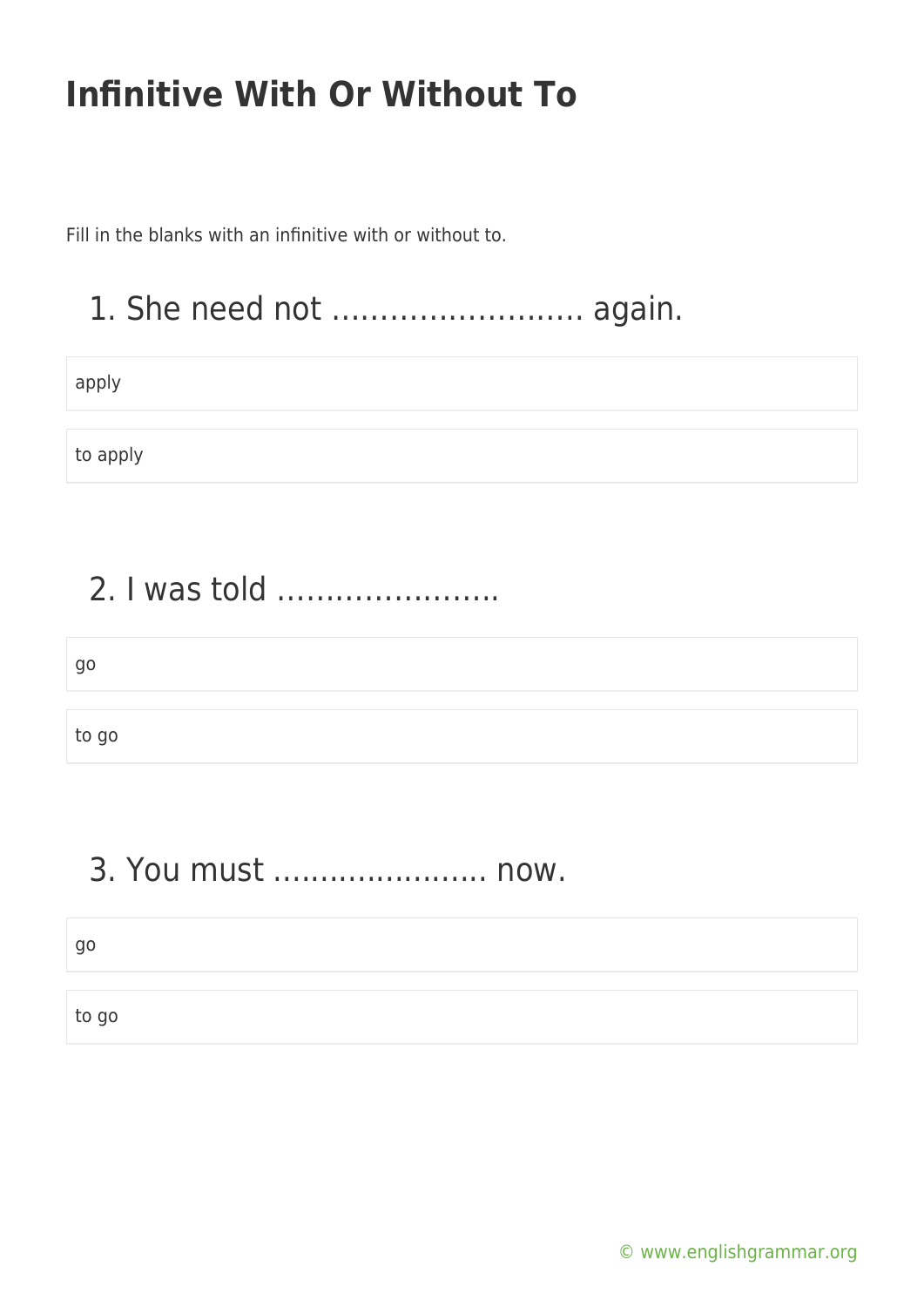## 4. She had .......................... out of school at 14.

drop

to drop

#### 5. I would rather ........................... alone.

go

to go

# 6. You had better ......................... what they want.

see to see

## 7. Need I .......................... the cleaning up?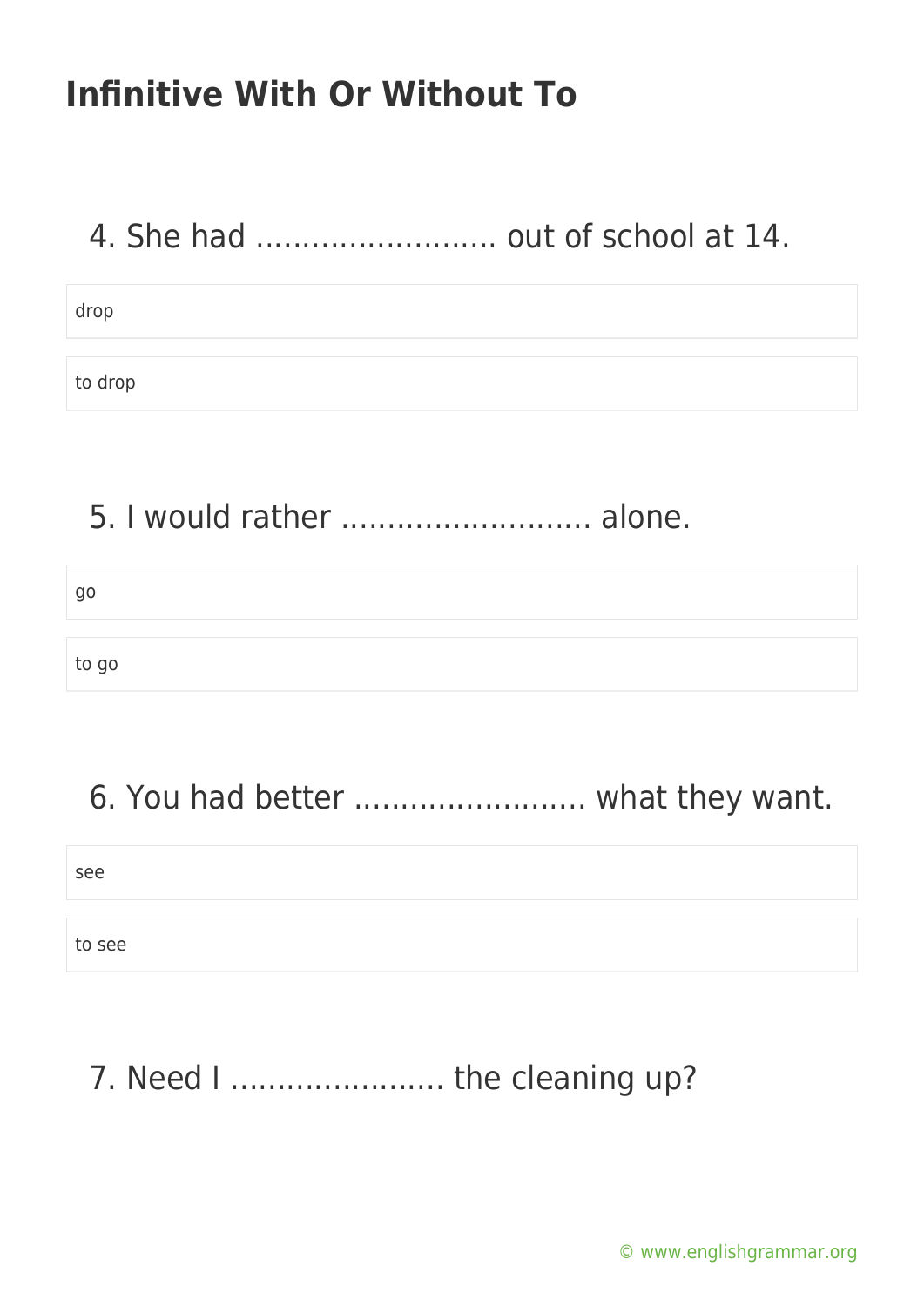do to do

#### 8. How dare you ........................ me like that?

insult

to insult

#### 9. I don't let my children ........................ TV for long hours.

watch

to watch

#### 10. I heard him ....................... that he was leaving.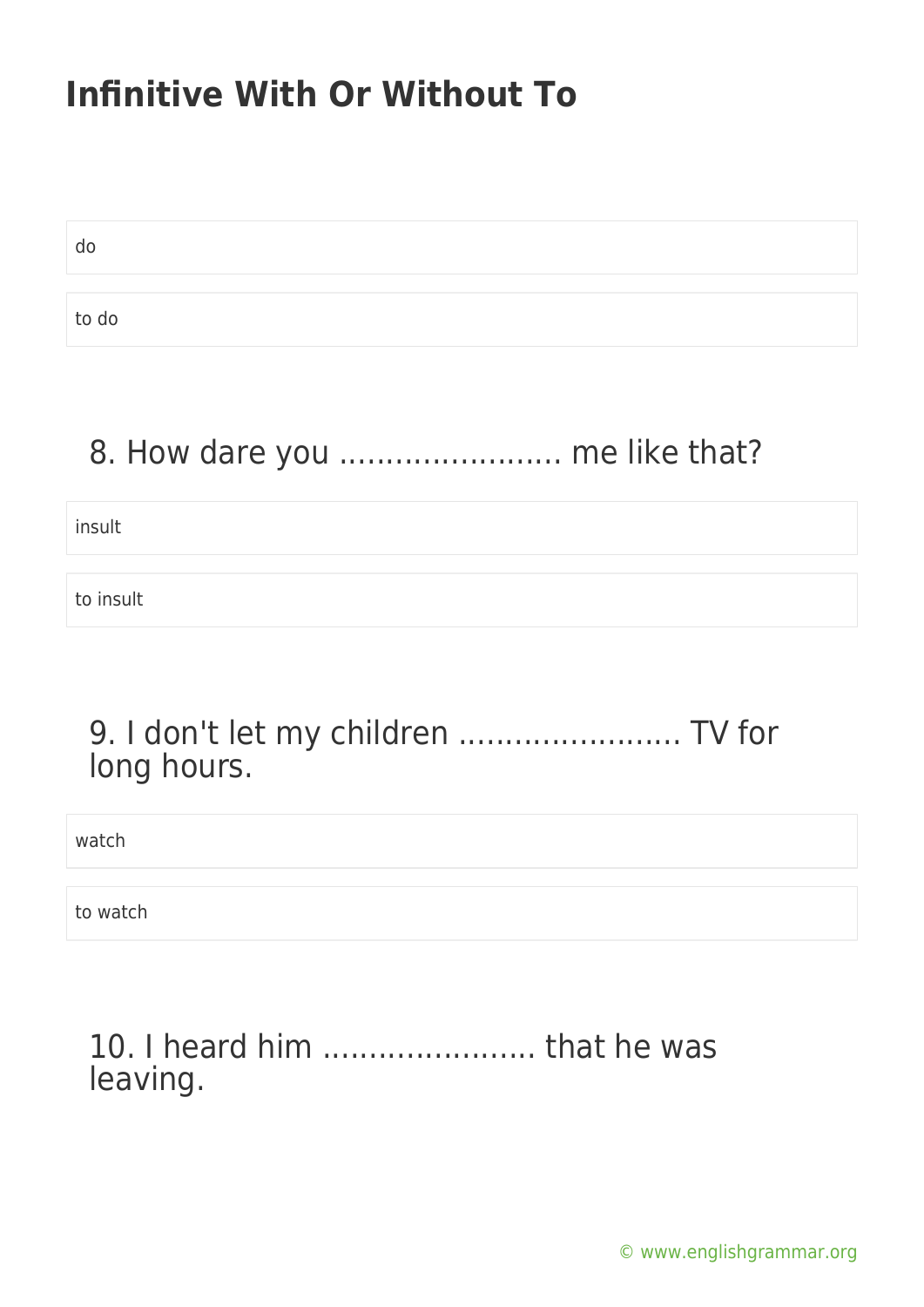to say say

# 11. Could you help me ....................... this table?

move

to move

Either could be used here

#### 12. I could feel the earth .........................

move

to move

[© www.englishgrammar.org](https://www.englishgrammar.org/)